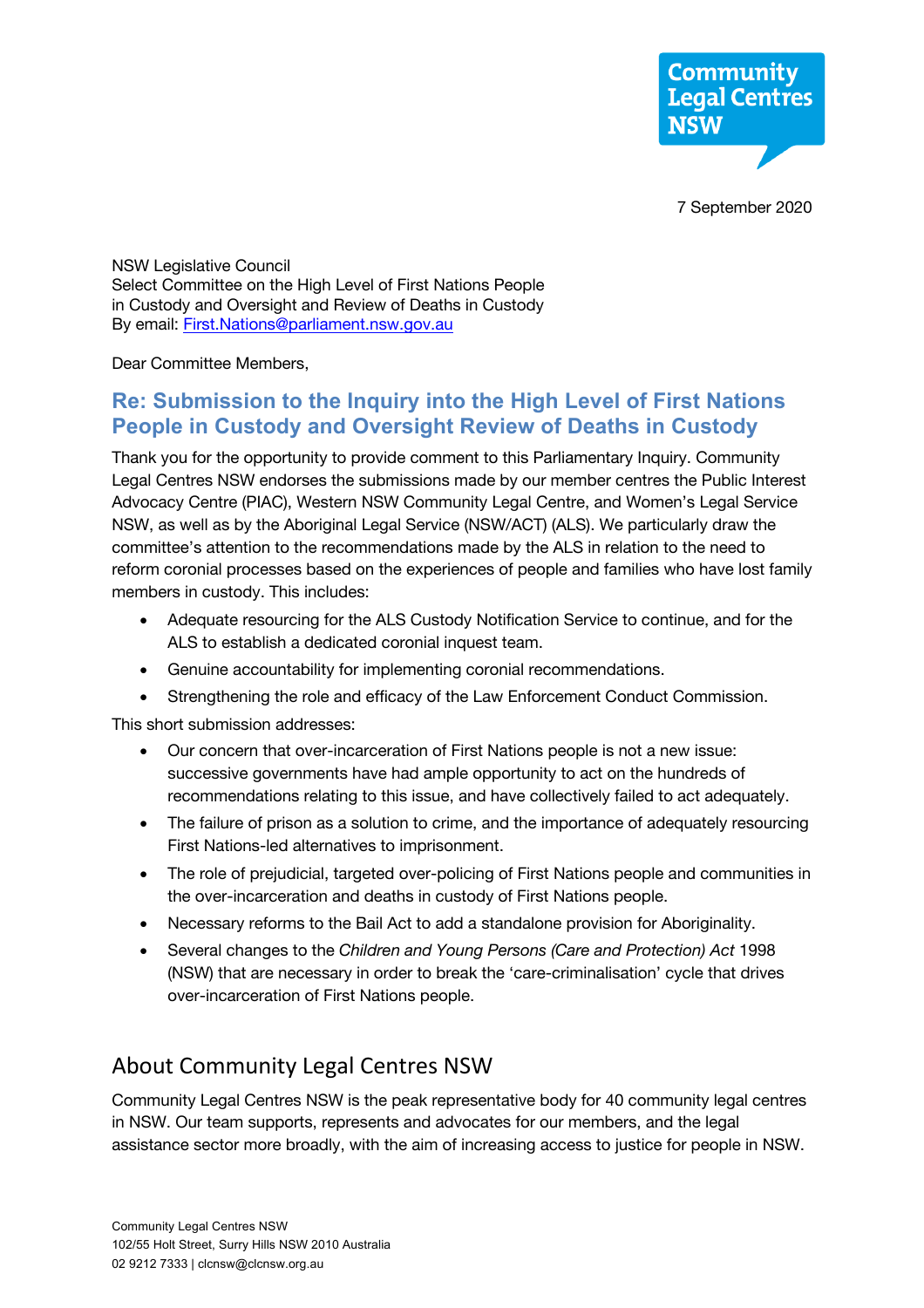

Community legal centres are independent non-government organisations that provide free legal help to people and communities at times when that help is needed most, particularly to people facing economic hardship, disadvantage or discrimination.

Community Legal Centres NSW is advised on matters relating to justice for First Nations people by our Aboriginal Advisory Group, our Aboriginal and Torres Strait Islander Rights Working Group, and our Aboriginal-controlled member centres, as well as by the Aboriginal Legal Service (NSW/ACT).

## Over-incarceration of First Nations people is not a new issue

The over-incarceration and disproportionate number of deaths in custody of Aboriginal and Torres Strait people and deaths in custody are not new issues. Aboriginal and Torres Strait Islander people in Australia are imprisoned at the highest rate of any people in the world, and at a rate 16 times higher than non-Indigenous Australians. <sup>1</sup> Aboriginal and Torres Strait Islander children are 26 times more likely to be incarcerated than non-Indigenous children.<sup>2 3 4</sup> In 2018, a quarter of the people in full-time custody in NSW identified as Aboriginal or Torres Strait Islander,<sup>5</sup> despite Aboriginal and Torres Strait Islander people making up just 2.9% of the NSW population.6

Aboriginal and Torres Strait Islander women are the fastest growing prison population in Australia.<sup>7</sup> Eighty per cent are mothers.<sup>8</sup> This disproportionate criminalisation of Aboriginal and Torres Strait Islander mothers is a significant contributor to the high rates of Aboriginal child removal, which in turn is a key driver of intergenerational imprisonment due to the wellestablished links between child removal, out-of-home care (OOHC), and criminalisation of young people.

The causes of, and measures to reduce, this over-representation of Aboriginal and Torres Strait Islander people in the criminal justice system have been considered by inquiry after inquiry over at least the last three decades.

The Royal Commission into Aboriginal Deaths in Custody tabled its final report in April 1991. The report detailed investigative accounts of 99 deaths in custody, made 339 recommendations, and was intended to be a blueprint for reducing the disproportionate incarceration and deaths in custody of Aboriginal and Torres Strait Islander people. The Commission found that the over-incarceration of Aboriginal and Torres Strait Islander people

<sup>1</sup> Thalia Anthony and Eileen Baldry, "FactCheck Q&A: are Indigenous Australians the most incarcerated people on Earth?", *The Conversation*, 6 June 2017, https://theconversation.com/factcheck-qanda-are-indigenousaustralians-the-most-incarcerated-people-on-earth-78528

<sup>2</sup> Dr Mike Roettger, Krystal Lockwood, Prof Susan Dennison, "Indigenous people in Australia and New Zealand and the intergenerational effects of incarceration" *Indigenous Justice Clearinghouse*, Research Brief 26, December 2019, https://www.indigenousjustice.gov.au/wp-

content/uploads/mp/files/publications/files/intergenerational-effects-of-incarceration-fa.pdf <sup>3</sup> Australian Bureau of Statistics. *Prisoners in Australia*, 2018, https://www.abs.gov.au/ausstats/abs@.nsf/mf/4517.0

<sup>4</sup> Australian Institute of Health and Welfare, "Youth detention population in Australia 2018", Bulletin 145, December 2018, https://www.aihw.gov.au/getmedia/55f8ff82-9091-420d-a75e-37799af96943/aihw-juv-128 youth-detention-population-in-Australia-2018-bulletin-145-dec-2018.pdf.aspx?inline=true <sup>5</sup> Corrective Services NSW, *NSW Inmate Census 2018*.

<sup>6</sup> Australian Bureau of Statistics, *2016 Census QuickStats*,

https://quickstats.censusdata.abs.gov.au/census\_services/getproduct/census/2016/quickstat/1 <sup>7</sup> Australian Bureau of Statistics, *4517.0 – Prisoners in Australia*, 2019, https://www.abs.gov.au/ausstats/abs@.nsf/mf/4517.0

<sup>8</sup> Lorana Bartels, "Painting the Picture of Indigenous Women in Custody in Australia", *QUT Law Review,* vol. 1, no. 2, October 2012.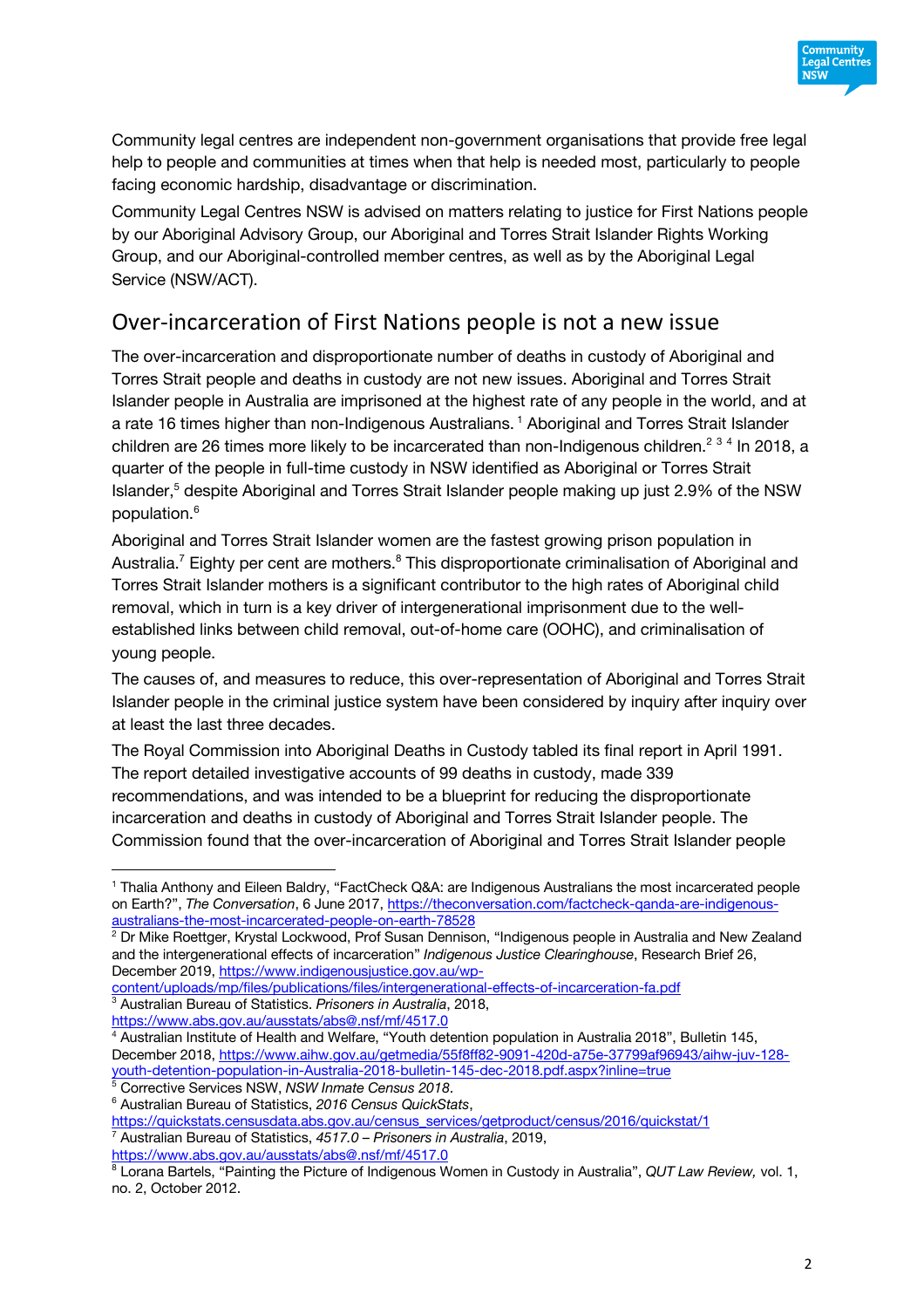

and their deaths in custody were driven by prejudice at every stage of the criminal justice system, including:

- Prejudicial policing, particularly for minor crimes, and the tendency to charge and arrest Aboriginal and Torres Strait Islander people rather than issue warnings or court attendance notices
- Police and courts not granting bail to Aboriginal and Torres Strait Islander people
- Courts being more likely to sentence Aboriginal and Torres Strait Islander people to prison rather than non-custodial terms.

In the almost three decades since the Royal Commission, the state of Aboriginal and Torres Strait Islander incarceration rates and deaths in custody have actually worsened: over 400 Aboriginal and Torres Strait Islander people have died in custody since 1991.

Minor public order offences, such as offensive language and public drunkenness, continue to be harshly punished. Police powers in relation to public drunkenness and arrest have actually been extended. At the same time, the right to bail has been undermined, and maximum prison penalties and mandatory prison sentences have increased. Services for Aboriginal and Torres Strait Islander people have been mainstreamed or defunded, Aboriginal and Torres Strait Islander children are removed from their families at staggering rates, and vulnerable Aboriginal and Torres Strait Islander people are increasingly targeted and criminalised, particularly young people, women experiencing family violence and people experiencing mental illness.<sup>9</sup>

The Royal Commission was mindful that adequate implementation of its recommendations would require proper oversight. Unfortunately, this oversight has been inadequate and most Royal Commission recommendations remain unmet.10

While we welcome the renewed interest in this very important issue, we are concerned that, unless governments begin to take seriously and implement the recommendations that have already been made in relation to reducing the over-incarceration of Aboriginal and Torres Strait Islander people and ending deaths in custody, this inquiry may have little fruitful outcome. It is important that state, territory and federal governments make a genuine commitment to reducing over-incarceration through setting up appropriate oversight mechanisms, to hold them accountable to specific state-based justice targets under the national Closing the Gap framework.

Implementation of recommendations from this inquiry, and of those recommendations outstanding from the Royal Commission and previous inquiries, should be guided by high-level principles including self-determination, and the prioritising of preventative and diversionary measures and justice reinvestment initiatives over punitive approaches. Implementation requires adequate resourcing, including of oversight mechanisms.

<sup>9</sup> Thalia Anthony, "Deaths in custody: 25 years after the royal commission, we've gone backwards", *The Conversation*, April 13 2016, https://theconversation.com/deaths-in-custody-25-years-after-the-royalcommission-weve-gone-backwards-57109

<sup>10</sup> The Guardian, *Deaths inside: Indigenous Australian deaths in custody 2019*, https://www.theguardian.com/australia-news/ng-interactive/2018/aug/28/deaths-inside-indigenous-australiandeaths-in-custody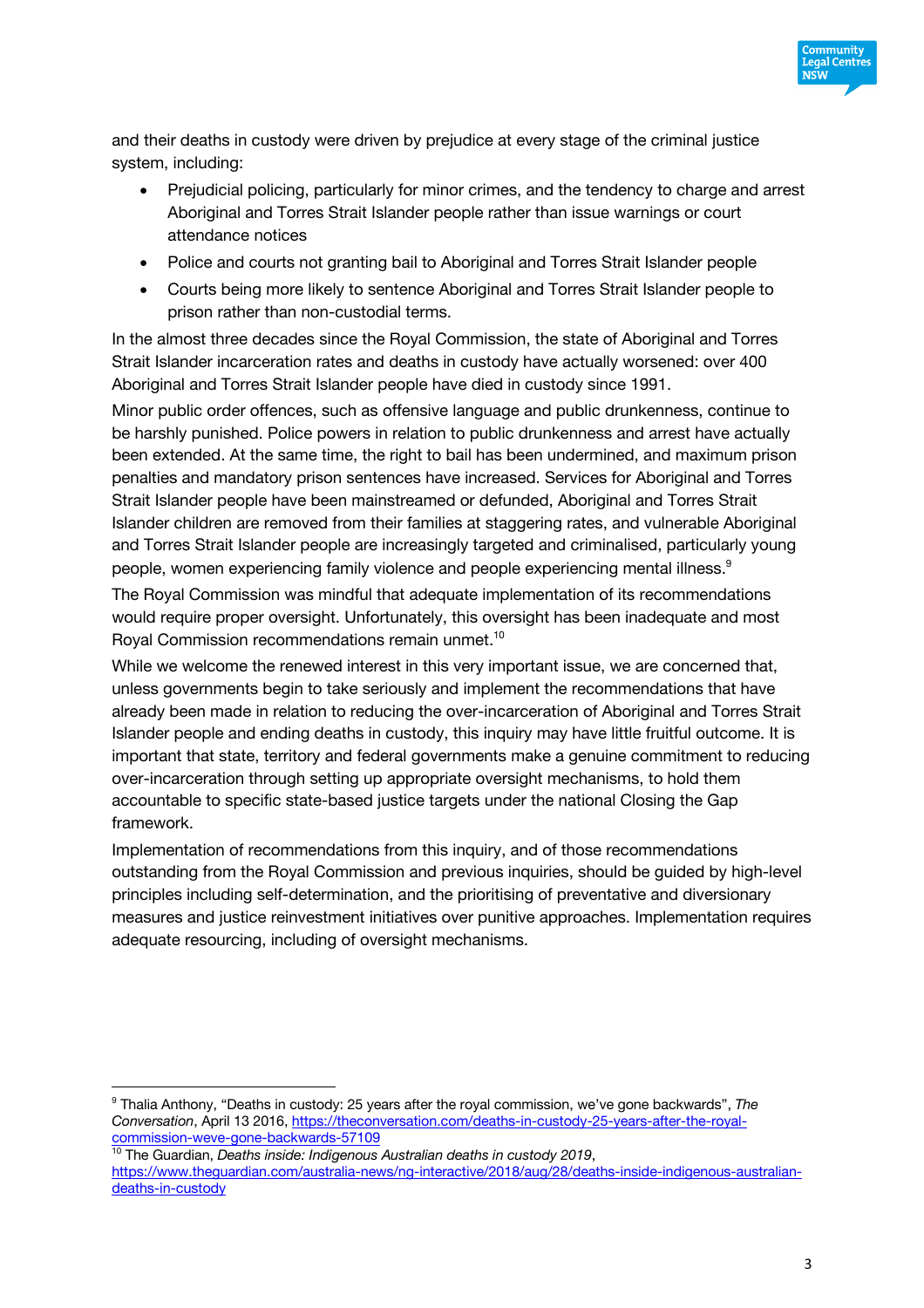

#### **Recommendations:**

- 1. State, territory and federal governments should introduce proper oversight for the implementation of recommendations in relation to reducing over-incarceration and deaths in custody of Aboriginal and Torres Strait Islander people.
- 2. Reforms to the justice system to reduce over-incarceration of First Nations people and address deaths in custody should be informed by high-level principles including selfdetermination, and the prioritising of preventative and diversionary measures over punitive approaches, with adequate resourcing.
- 3. As part of a shared decision-making model with Aboriginal and Torres Strait Islander people, the NSW State government should commit to a more ambitious justice target in the NSW Closing the Gap jurisdictional plan to ensure that Aboriginal people are not disproportionately incarcerated compared to non-Indigenous people within 10 years.

## Adequate resourcing for First Nations-led alternatives to prison

### Imprisonment fails as a solution to 'crime'

A wealth of cost-benefit data shows that prisons are an investment failure: they destabilise communities, individuals and families, exacerbate mental illness and substance abuse, and largely fail to rehabilitate people or provide them with the skills they need to reintegrate into the community.11 This money would be better invested in enhancing communities' capacity to identify and tackle their own challenges.

Far too many people in NSW are sentenced to imprisonment for non-violent offences like nonpayment of fines, traffic violations or drug offences, which are often linked to poverty and systemic discrimination. According to the latest Corrective Services NSW Inmate Census, in June 2018 almost 1 in 5 women and over 1 in 6 men who had been sentenced to a term of imprisonment, had non-violent drug charges as their most serious offence. The same census showed that over a third of people in full-time custody in NSW were unsentenced. The rates of Aboriginal and Torres Strait Islander women on remand are particularly concerning. As at June 2018, 42% of Aboriginal and Torres Strait Islander women being held full-time in prison were unsentenced.<sup>12</sup>

Rates of recidivism and inter-generational incarceration are key indicators of the failure of prisons to prevent crime. From 2011-12 to 2015-16, rates of imprisonment and recidivism in Australia both rose. In 2015-16, 44.6% of all Australian prisoners returned to jail within two years of release, compared with 39.5% in 2011-12.13 Children of parents who are imprisoned

<sup>11</sup> Baillie Aaron, "Prisons are failing. It's time to find an alternative", *World Economic Forum*, 9 January 2019, https://www.weforum.org/agenda/2019/01/prisons-are-failing-time-for-alternative-sparkinside/ <sup>12</sup> Corrective Services NSW, *NSW Inmate Census 2018*,

https://www.correctiveservices.justice.nsw.gov.au/Documents/research-and-statistics/sp47-nsw-inmatecensus-2018.pdf

<sup>&</sup>lt;sup>13</sup> Productivity Commission, Report on Government Services 2017, Volume C: Justice, https://www.pc.gov.au/research/ongoing/report-on-government-services/2017/justice/rogs-2017-volumec.pdf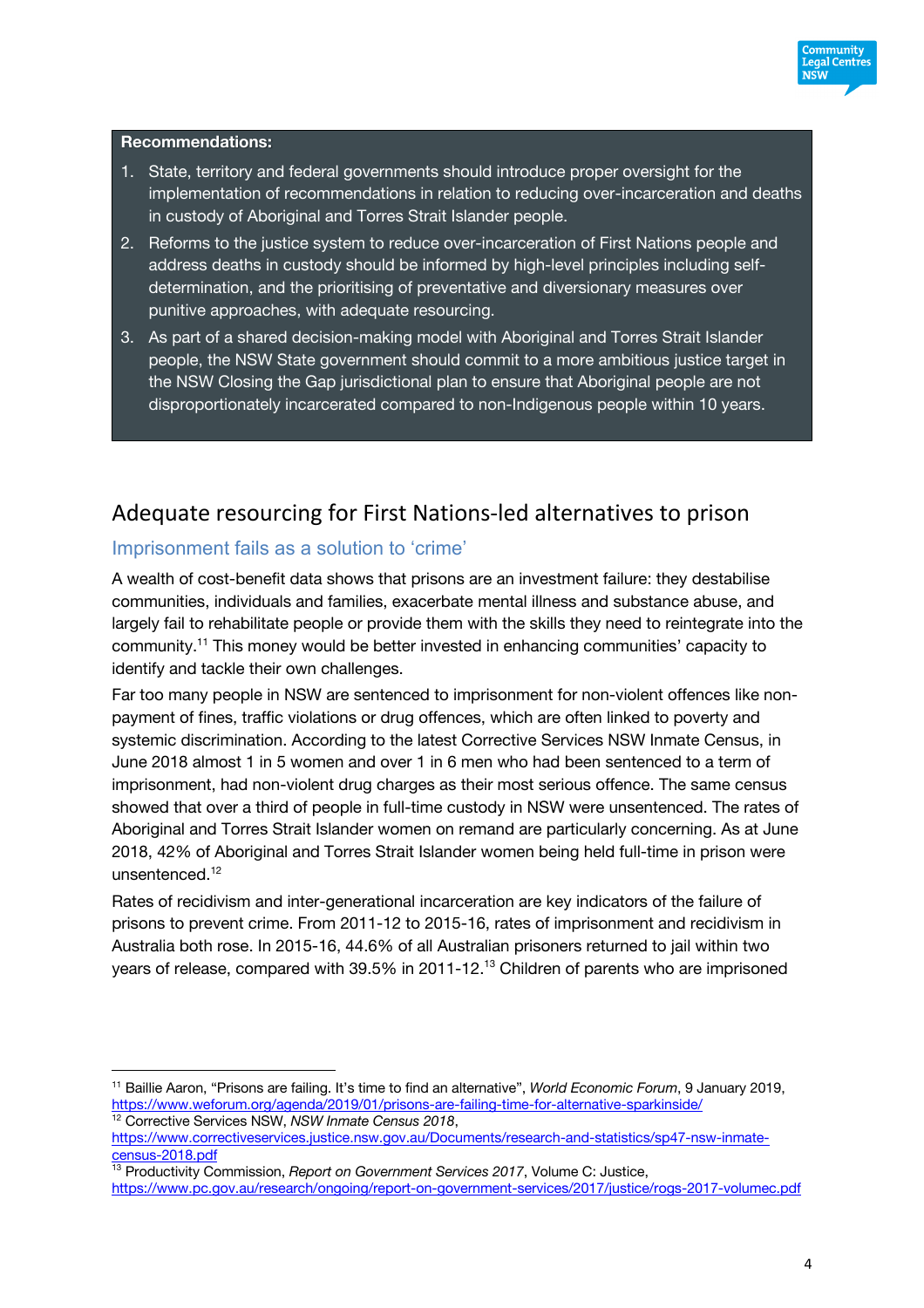

are themselves roughly six times more likely to end up imprisoned themselves – a statistic driven by racial and socioeconomic factors, stigma, and the out-of-home care system.14

Imprisonment is clearly failing to prevent crime – overcrowding and limited programs and services in prison are impediments to rehabilitation.<sup>15 16</sup> Rates of intergenerational incarceration similarly show that the prison system is a failed approach to reducing or preventing crime.

Key to reducing the over-representation of Aboriginal and Torres Strait Islander people in custody, and to ending deaths in custody, is adequate resourcing for community-focussed, evidence-based alternatives to imprisonment, with a particular focus on those approaches that are First Nations-led.

### Justice Reinvestment

Community Legal Centres NSW supports and promotes a justice reinvestment approach to criminal justice reform. Justice reinvestment is 'a data-driven approach to improve public safety, reduce corrections and related criminal justice spending, and reinvest savings in placebased, community-led strategies that can reduce crime and strengthen communities.'17 According to the Australian Law Reform Commission:

*A justice reinvestment approach to criminal justice reform involves a redirection of money from prisons to fund and rebuild human resources and physical infrastructure in areas most affected by high levels of incarceration. Justice reinvestment originated in the United States (US) as a response to an exponential growth in the rate of imprisonment since the 1970s.*

*Justice reinvestment suggests that prisons are an investment failure, 'destabilising communities along with the individuals whom they fail to train, treat, or rehabilitate (and whose mental health and substance abuse are often exacerbated by the experience of imprisonment)'. Instead, to address the causes of offending, money is better spent—and indeed savings can be made—by reinvesting in places where there is a high concentration of offenders. Justice reinvestment … can serve both the ends of economic efficiency and social justice: 'the most efficient way to a just society is to reduce criminality at source through investment in social justice.*'

As set out by Just Reinvest NSW:

*The underlying causes of crime are varied and complex. Research demonstrates that individuals who come into contact with the criminal justice system are highly likely to experience multiple and severe social and economic disadvantage including poverty and inter-generational trauma. Justice reinvestment provides communities with the power and resources to support people tackling challenging circumstances through long-term measures tailored to local needs that address the underlying drivers of crime*. 18

<sup>&</sup>lt;sup>14</sup> Rebecca Opie, "Children of prisoners six times more likely to end up in jail; SA judge calls for better support", *ABC News*, https://www.abc.net.au/news/2017-02-18/more-support-needed-for-children-of-prisoners/8282936

<sup>15</sup> Christopher Knaus, "Prisons at breaking point but Australia is still addicted to incarceration", *The Guardian*, 29 December 2017, https://www.theguardian.com/australia-news/2017/dec/29/prisons-at-breaking-point-butaustralia-is-still-addicted-to-incarceration

<sup>16</sup> Penal Reform International, *Overcrowding*, https://www.penalreform.org/issues/prison-conditions/keyfacts/overcrowding/

<sup>17</sup>Just Reinvest NSW, *What is justice reinvestment?* http://www.justreinvest.org.au/what-is-justicereinvestment/

<sup>18</sup> Just Reinvest NSW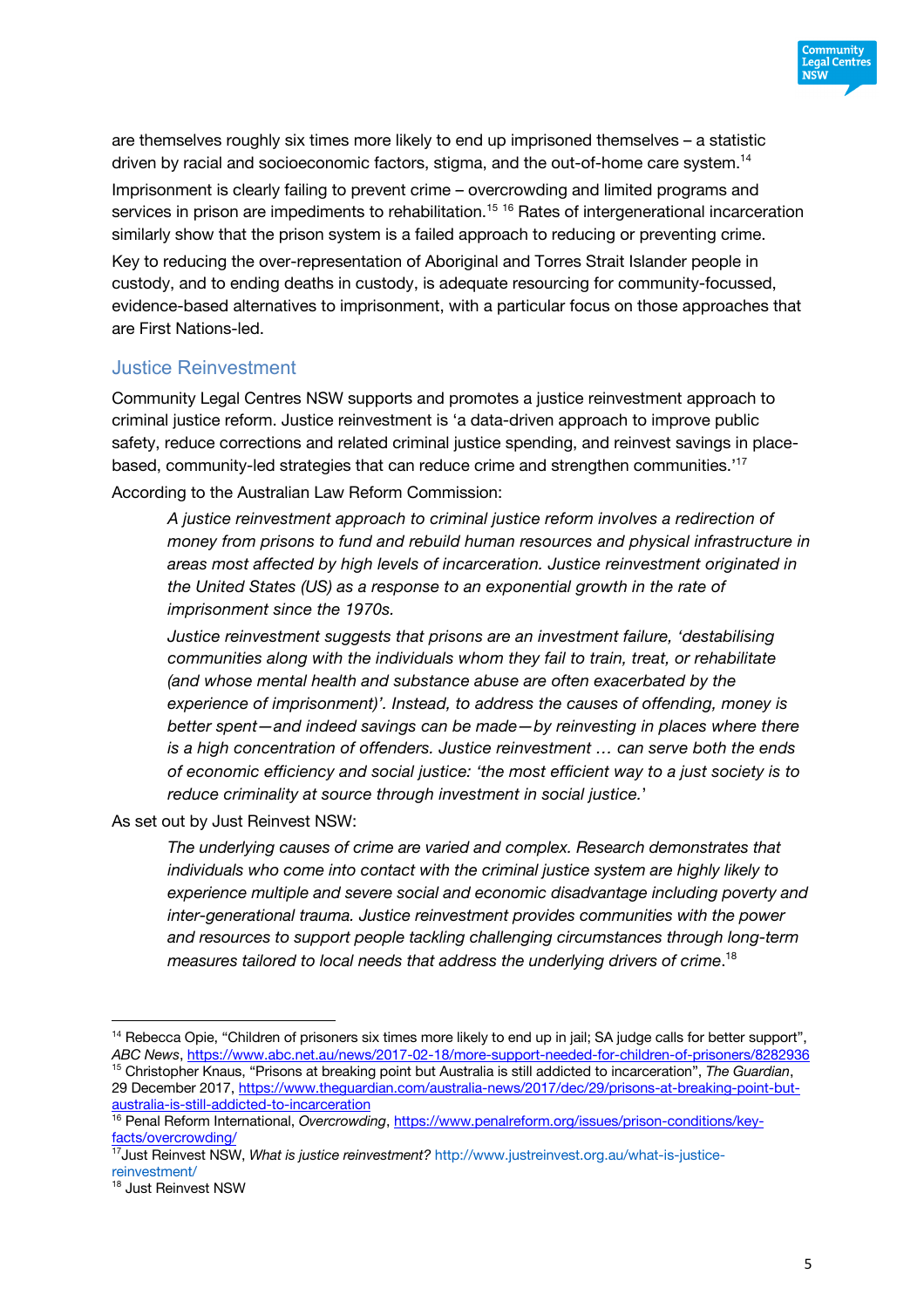

A 2018 Impact Assessment of the Maranguka Justice Reinvestment Project in Bourke by KPMG estimated that improvements in family strength, youth development and adult empowerment as a result of the project had an economic impact of \$3.1 million on NSW government spending in 2017. Empowering the community to identify and implement early support services on the ground has kept people out of court and prison. This is not only a positive outcome for the community but has also saved the government from spending money on criminal justice.<sup>19</sup> Justice reinvestment is based on the simple premise that communities are best placed to solve their own problems, if they are given the opportunity to do so. One example of this principle working in practice is the learner driver support program under the Maranguka Justice Reinvestment Project. Data had shown that Bourke had the highest rate of driver licensing offences in NSW. Instead of increasing police presence on the roads and criminalising young people for driving without a valid licence, the community worked together to support young people to get valid licenses. Unsurprisingly, the number of driver licensing offences decreased. Another solution the Bourke community has identified to reduce criminalisation is a focus on early diagnosis of disability and adequate support for young people with disabilities so that those children can stay engaged in the classroom.20

### Walama Court

Community Legal Centres NSW strongly supports the calls from First Nations lawyers in NSW for the state government to establish the Walama Court. The Walama Court, named based on the Dharug word for 'come back', would be a dedicated, culturally appropriate court that would sit inside the NSW District Court to help divert Aboriginal and Torres Strait Islander people from prison and reduce re-offending.<sup>2122</sup> It would involve Aboriginal and Torres Strait Islander Elders in sentencing decisions, rehabilitation and monitoring, and would help address overincarceration of Aboriginal people through increasing the use of community-based sentencing for certain offences.

The argument for the establishment of the Walama Court is based on an understanding of the multitude drivers of over-incarceration of Aboriginal and Torres Strait Islander people. As the business case for the establishment of the Walama Court sets out:

*The main drivers of Aboriginal and Torres Strait Islander peoples' incarceration are complex and include intergenerational trauma, family violence and sexual abuse, social exclusion and racism, substance abuse, health, education, unemployment and child protection issues.*<sup>23</sup>

<sup>20</sup> Simon Leo Brown, Chris Bullock and Ann Arnold, 'Three projects linking Aboriginal communities and police that are helping to stop more Indigenous people going to jail', *ABC News*, 10 July 2020, https://www.abc.net.au/news/2020-07-10/indigenous-incarceration-rates-programs-communitypolice/12433372

<sup>19</sup> KPMG, *Maranguka Justice Reinvestment Project: Impact Assessment*, 27 November 2018, http://www.justreinvest.org.au/wp-content/uploads/2018/11/Maranguka-Justice-Reinvestment- Project-KPMG-

<sup>21</sup> Michaela Whitbourn, 'First Nations lawyers call for urgent action on Walama Court', *Sydney Morning Herald,* 7 August 2020, https://www.smh.com.au/national/first-nations-lawyers-call-for-urgent-action-on-walama-court-20200804-p55igq.html

<sup>22</sup> Aboriginal Legal Service, 'Media release: ALS welcomes pledge to establish Walama Court', *ALS*, March 2019, https://www.alsnswact.org.au/alsnews\_walama\_court

<sup>23</sup> Michaela Whitbourn, 'Indigenous Walama Court would deliver millions in savings, costings show', *The Sydney Morning Herald,* June 24, 2020, https://www.smh.com.au/national/indigenous-walama-court-would-delivermillions-in-savings-costings-show-20200622-p554yy.html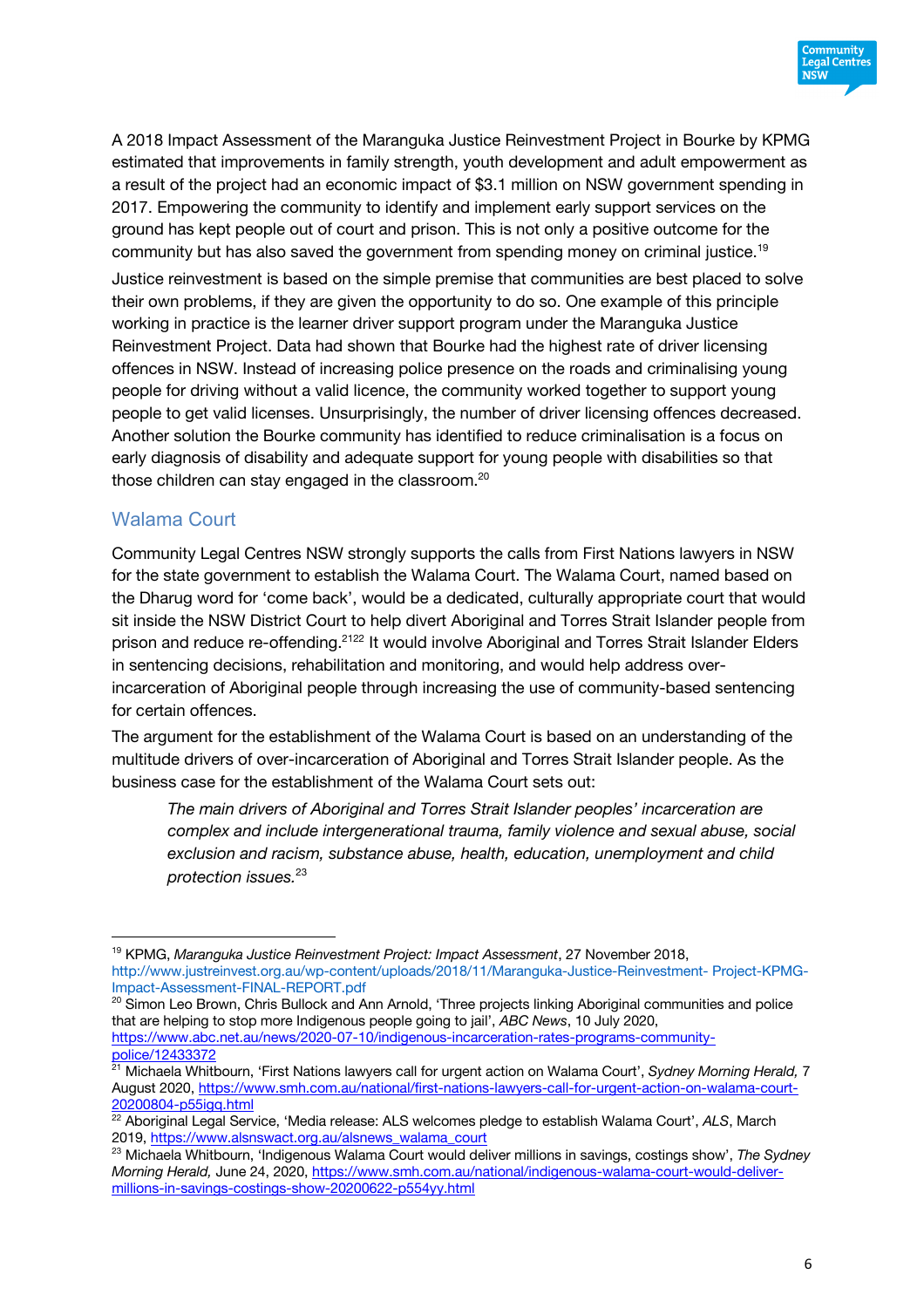

Alongside the clear benefits to people and communities of such an approach, the Walama Court would also deliver millions per year in savings.<sup>24</sup> The project would cost less than \$3.9 million per year to establish and run, and would generate potential savings over eight years of \$16.2 million on prison beds and \$5.6 million from lowered recidivism, as well as potential productivity gains.<sup>25</sup>

As stated by Legal Aid NSW lawyer and member of the Walama Working Group, Teela Reid, the Walama Court would return Aboriginal people to the safety of their communities and ensure they don't 'languish inside a prison cell.' 26

### **Recommendations:**

- 4. The NSW Government should commit to adequately funding Justice Reinvestment initiatives designed and led by First Nations people and communities across NSW.
- 5. The NSW Government should commit to, and dedicate sufficient funding in the 2020 State Budget to establish, the Walama Court within the District Court of NSW.

# End targeted and prejudicial policing

Community Legal Centres NSW recognises that over-incarceration of First Nations people in part stems from targeted and discriminatory over-policing of First Nations people and communities. There are a multitude of examples of such approaches to policing; here we outline three.

### The 'trifecta phenomenon'

Community Legal Centres NSW is concerned by the high numbers of people ultimately charged with 'assault police' as a result of the 'trifecta phenomenon.' Under this phenomenon, a person is initially targeted for a relatively minor offence ('offensive language' is a common first 'offence' in the trifecta). Police intervention escalates rather than diffuses the situation, and the targeted person responds angrily or aggressively. Finally, police charge the person with 'resist arrest' and 'assault police' in addition to the original, minor infringement.<sup>27</sup>

Community Legal Centres NSW endorses the recommendations of the Aboriginal Legal Service (NSW/ACT) in relation to the 'trifecta phenomenon' and draws the Panel's attention to the case studies they provide, which demonstrate this phenomenon and the police's propensity to escalate rather than diffuse tension in interactions with Aboriginal and Torres Strait Islander people in particular.

 $24$  Ibid.

<sup>25</sup> Michaela Whitbourn, 'First Nations lawyers call for urgent action on Walama Court', *Sydney Morning Herald,* 7 August 2020, https://www.smh.com.au/national/first-nations-lawyers-call-for-urgent-action-on-walama-court-20200804-p55igq.html

 $26$  Ibid.

<sup>27</sup> Australian Human Rights Commission, *Indigenous Deaths in Custody: Report Summary*, 1996, see: parts 4.5, 6.4, 7.2 and 7.3: https://humanrights.gov.au/our-work/indigenous-deaths-custody-report-summary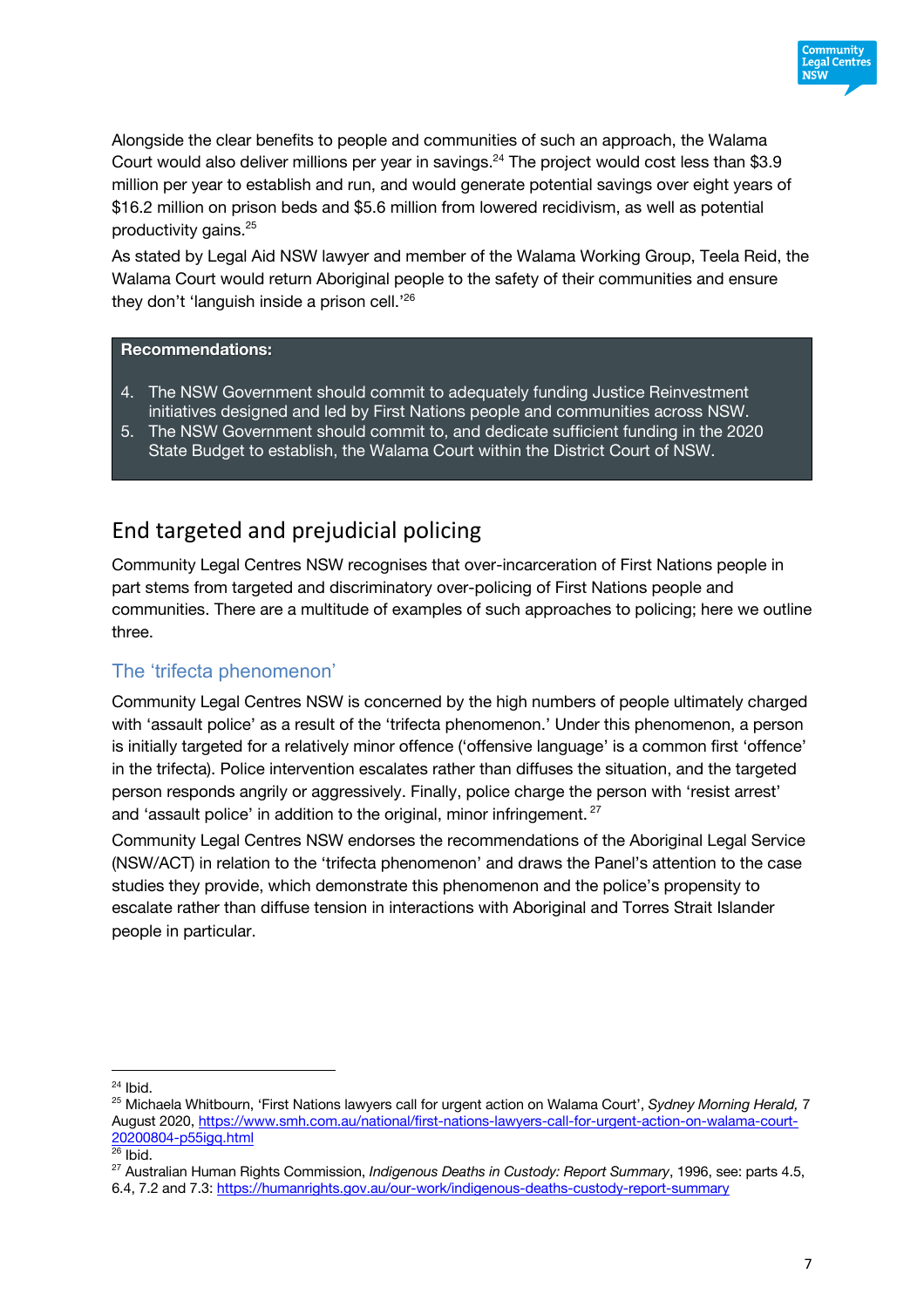

## Suspect Target Management Program (STMP)

Under the NSW Police's Suspect Target Management Project (STMP), police create a list of young people they suspect may commit offences. Once identified, these young people are repeatedly stopped, detained and visited at home by police.<sup>28</sup> According to PIAC:

*The STMP is a very invasive police policy that has significant detrimental impact on the lives of young people who are subject to it, and their families. Some young people, as young as 13, report being stopped and searched in public, including on the train, sometimes several times a week, and visited at home by police, late at night, for no specific reason. We know that children as young as ten have been placed on an STMP. There is no publicly available evaluation or evidence that the STMP actually prevents or*  reduces crime.<sup>29</sup>

The program breeds distrust between police and the young people they target, and often leads to a cycle of criminalisation that follows young people into adulthood.

As of 2019, data shows that more than half of the young people targeted by the NSW STMP were Aboriginal.

### Unequal approaches to illicit drug possession and use

Another example of unequal and harmful policing is the approach to illicit drugs. In June 2020, *The Guardian* revealed that between 2013 and 2017, the NSW Police pursued more than 80% of Aboriginal and Torres Strait Islander people found with small amounts of cannabis through the courts while letting others off with warnings. This forces young Aboriginal people into a criminal justice system that legal experts say they will likely never escape. *<sup>30</sup>* This is despite the existence of a specific cautioning scheme introduced to keep minor drug offences out of the courts. The Guardian reported:

*During the five-year period, 82.55% of all Indigenous people found with a non-indictable quantity of cannabis were pursued through the courts, compared with only 52.29% for the non-Indigenous population, the data compiled by the NSW Bureau of Crime Statistics and Research shows. The data shows police were four times more likely to issue cautions to non-Indigenous people.31*

This is illustrative of a targeted and discriminatory approach to drug use that results in systemic injustice and the over-incarceration of Aboriginal and Torres Strait Islander people, as well as people experiencing socio-economic disadvantage.

Harm minimisation approaches treat substance abuse primarily as a health issue rather than a criminal justice issue. They recognise that punitive responses will not stop the illicit trade and use of drugs and prioritise compassionate, person-centred responses to problematic drug use.

Around the world, harm minimisation approaches have been demonstrated to save lives and to reduce the negative health effects of illicit drug use, including the spread of diseases like HIV

<sup>&</sup>lt;sup>28</sup> Claudianna Blanco, "Racist policing': NSW Police slammed as data reveals more than half of youth targeted by secret blacklist are Indigenous', *SBS News*, 19 April 2018, https://www.sbs.com.au/nitv/nitv-

news/article/2018/04/18/racist-policing-nsw-police-slammed-data-reveals-more-half-youth-targeted-secret <sup>29</sup> Public Interest Advocacy Centre, 'The Suspect Targeting Management Plan', PIAC, 23 November 2017, https://piac.asn.au/project-highlight/the-suspect-targeting-management-plan/

<sup>&</sup>lt;sup>30</sup> Michael McGowan and Christopher Knaus, 'NSW police pursue 80% of Indigenous people caught with cannabis through the courts', *The Guardian,* 10 June 2020, https://www.theguardian.com/australianews/2020/jun/10/nsw-police-pursue-80-of-indigenous-people-caught-with-cannabis-through-courts  $31$  Ibid.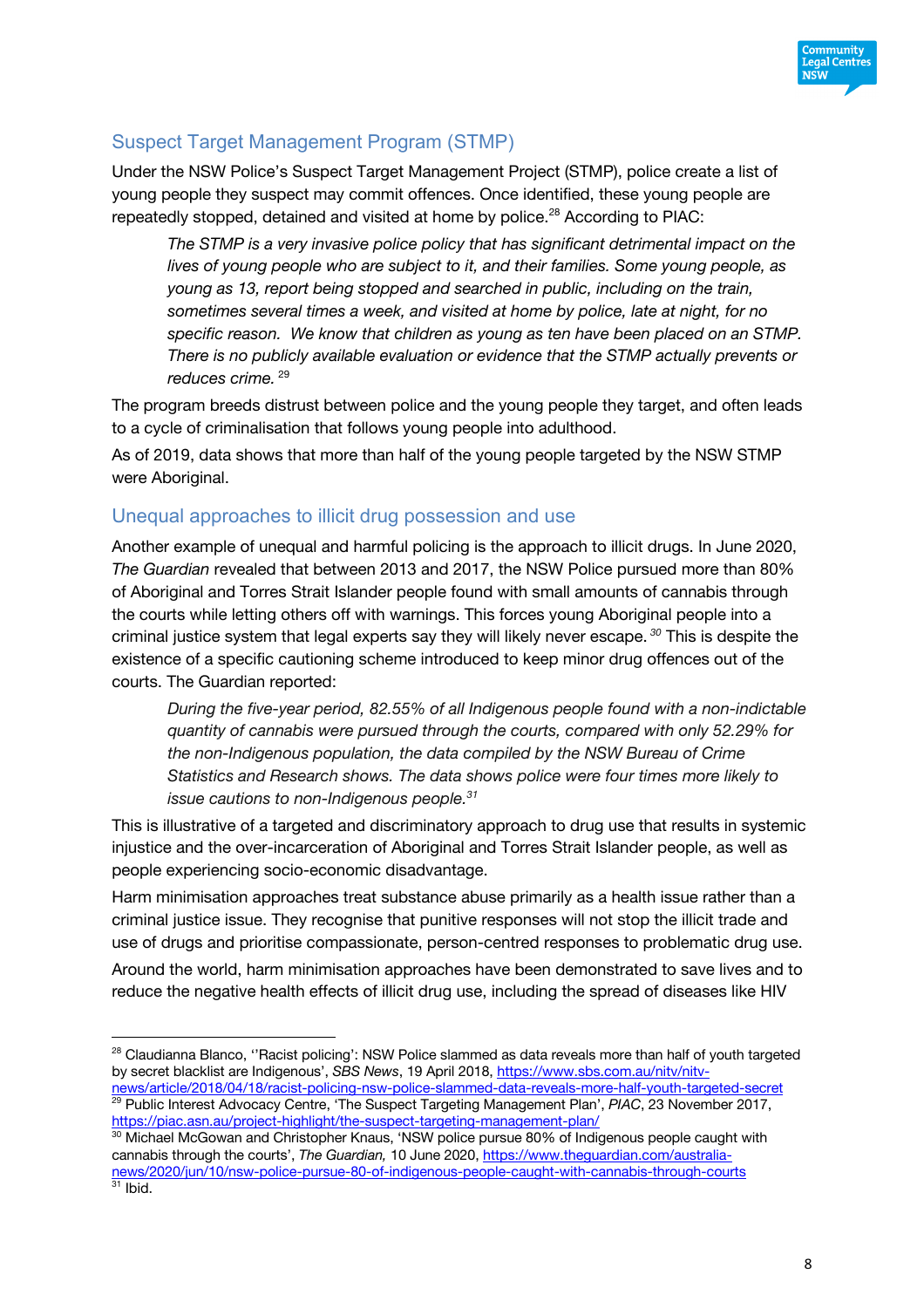

and Hepatitis C. They are also cost-effective: Australian Department of Health research conducted in 2009 found that for every dollar spent on needle exchange programs, twentyseven dollars is saved in health care costs.

In Portugal, the only country that has decriminalised all drugs, drug-related deaths, levels of injecting drug use, HIV transmissions and incarceration rates have all reduced dramatically. At the same time, there has been an increase in voluntary drug treatment. $32$ 

New South Wales' punitive approach to drugs does not and will not work. If we are serious about reducing the harm associated with problematic drug use in our communities, we must act on the clear evidence that harm minimisation and decriminalisation are more effective than criminal justice responses.

The Drug Court in NSW is a specialist court that attempts to address the issues underlying drug dependency that all too often result in a person becoming criminalised. It accepts participants who are over 18 years old, are willing to take part in the program, live in the appropriate local government areas, are likely to receive a sentence of full-time imprisonment for their charges, and who have plead guilty or indicated that they would plead guilty if accepted. The program begins with a detoxification and preparation phase in a specific section of a correctional centre. Participants then appear in the Drug Court to enter a guilty plea and receive a sentence, which is suspended on the condition the participant agrees to the terms of the program. Participants are supported through substance abuse recovery and to strengthen health, life and job skills. The program generally lasts for 12 months, and at the conclusion of the program, if the court finds that a participant has substantially complied, a bond is usually the final court order.

Evaluations of the NSW Drug Court have consistently shown that it is more effective than prison in reducing recidivism, is more cost-effective than imprisonment, and is more conducive to improvements in health and well-being of participants than a prison sentence would have been.<sup>33</sup> For instance, 2008 research showed that Drug Court participants are 17 per cent less likely to be re-convicted for any offence, 30 per cent less likely to be reconvicted for a violent offence, and 38 per cent less likely to be reconvicted of a drug offence. The same research showed that the Drug Court was also more cost effective than if the same person had been dealt with through the traditional legal system.<sup>34</sup>

At present, the Drug Court of NSW sits in three locations: Parramatta, Toronto, and Sydney, but is far too limited in its participation numbers, eligibility requirements and size. The Drug Court

33 See, for example: NSW Bureau of Crime Statistics and Research & Centre of Health Economics Research and Evaluation, 'New South Wales Drug Court Evaluation: Cost-Effectiveness', *BOCSAR*, 2002,

http://www.austlii.edu.au/au/journals/NSWBOCSARLES/2002/15.pdf; Arie Freiberg, 'Drug Courts: Sentencing Responses to Drug Use and Drug-Related Crime", *Alternative Law Journal,* vol. 282, 2002,

http://www.austlii.edu.au/cgi-bin/viewdoc/au/journals/AltLawJl/2002/99.html#Heading84; NSW Bureau of Crime Statistics and Research, 'New South Wales Drug Court Evaluation: Interim report on health and well-being of participants', *Contemporary Issues in Crime and Justice*, no. 53, February 2001, http://www.austlii.edu.au/au/journals/NSWCrimJustB/2001/1.pdf

34 NSW Bureau of Crime Statistics and Research, 'The NSW Drug Court: A re-evaluation of its effectiveness', *Crime and Justice Bulletin*, no. 121, September 2008,

https://www.bocsar.nsw.gov.au/Publications/CJB/cjb121.pdf;

<sup>32</sup> Naina Bajekal, 'Want to Win the War on Drugs? Portugal Might Have the Answer', *Time Magazine*, 1 August 2018, https://time.com/longform/portugal-drug-use-decriminalization/;Susana Ferreira, 'Portugal's radical drugs policy is working. Why hasn't the world copied it?', *The Guardian*, 5 December 2017,

https://www.theguardian.com/news/2017/dec/05/portugals-radical-drugs-policy-is-working-why-hasnt-the-worldcopied-it; Drug Policy Alliance, *Drug Decriminalisation in Portugal: Learning from a Health and Human-Centred Approach*, 2018, https://www.drugpolicy.org/sites/default/files/dpa-drug-decriminalization-portugal-health-humancentered-approach\_0.pdf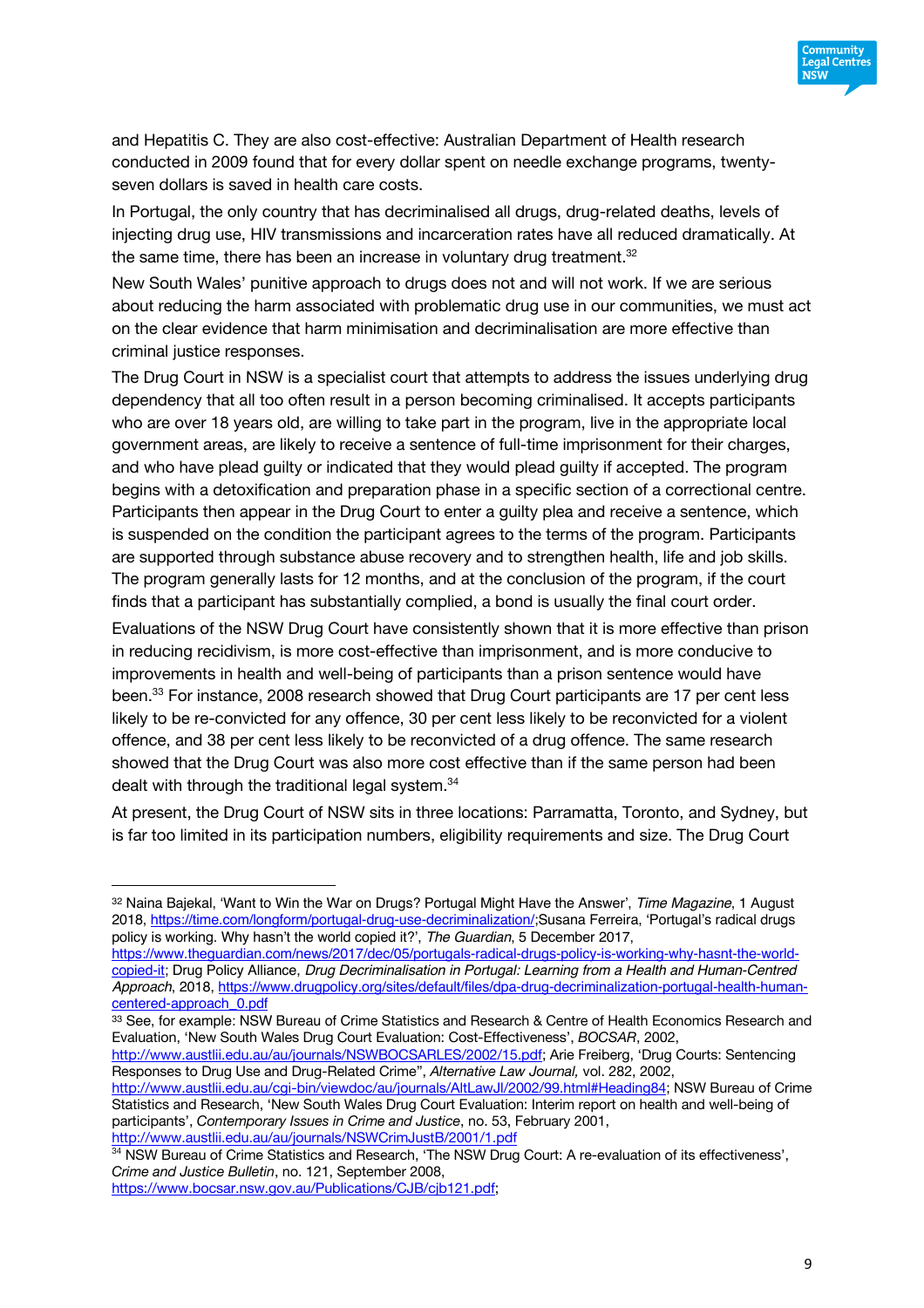

should be expanded across NSW so as to enable people impacted by substance abuse issues to access the support they need to heal.

The Jumbunna Institute for Indigenous Education & Research included the following recommendations in their June 2020 position paper, *Black Lives Matter: Our call on the NSW Government*:

*'Drug law reform to stop the over-incarceration of First Nations people, including:*

- *a) Legalise cannabis and MDMA for personal use*
- *b) Decriminalise and regulate personal use of all drugs*
- *c) Implement the recommendations of the ICE Inquiry, including the immediate establishment of the Walama Court*
- *d) Expand the drug court to all of NSW noting its role will be reduced by decriminalisation.35*

Community Legal Centres NSW endorses this harm minimisation position.

#### **Recommendation:**

- 6. The NSW Police Force should investigate and end the overuse of the 'trifecta' of 'offensive language', 'resist arrest' and 'assault police' that lead to the imprisonment of many Aboriginal and Torres Strait Islander people.
- 7. The NSW Government should end the Suspect Target Management Program immediately.
- 8. The NSW Government should adopt a harm-minimisation approach to drug use, including expanding the operation of the NSW Drug Court.

## Reform the Bail Act

Legislation of bail should balance an individual's right to liberty and presumption of innocence, with ensuring the individual's attendance at court and the safety of the community. At present, the *Bail Act 2013* (NSW) ('the Bail Act') does not meet this objective.

Core to the legislation of bail should be the principle of detention as a measure of last resort. Detention should never result from minor offending. As noted by the Royal Commission into Aboriginal Deaths in Custody:

*'The lack of flexibility of bail procedure and the difficulty Aboriginal people frequently*  face in meeting police bail criteria by virtue of their socioeconomic status or cultural *difference contributes to their needless detention in police custody. This is the case for both adults and juveniles.' 36*

Community Legal Centres NSW supports the Aboriginal Legal Service (NSW/ACT) recommendations for reform of the Bail Act with a focus on:

- *'− Consideration of the unique needs of Aboriginal and Torres Strait Islander people;*
- *− Consideration of the particular impact of remand on children and young people;*
- *− Greater consistency between police and court decision making;*

<sup>35</sup> Jumbunna Institute for Indigenous Education & Research, *Black Lives Matter: Our call on the NSW Government,* June 2020.

<sup>&</sup>lt;sup>36</sup> Royal Commission into Aboriginal Deaths in Custody, Volume 3 paragraph 21.4.2 as at http://www.austlii.edu.au/au/special/rsjproject/rsjlibrary/rciadic/index.html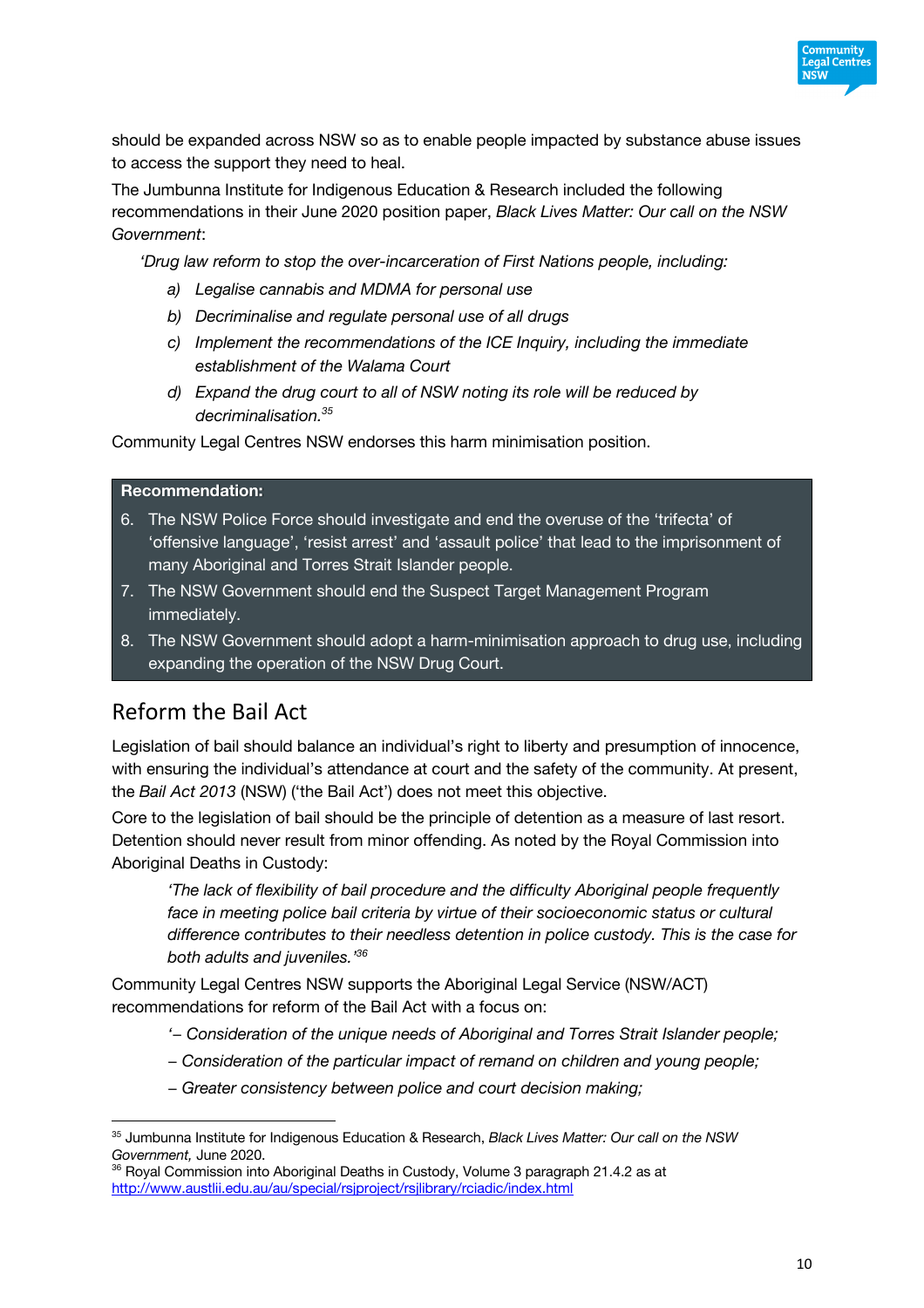

- *− Greater accountability for police decision making; and*
- *− Preventing the erroneous detention of individuals for minor offending.' 37*

It is particularly important that Aboriginality is considered in bail decisions. First Nations people are more likely to become criminalised than people who are not Aboriginal or Torres Strait Islander, due to targeted policing and racial discrimination. First Nations people also face unique impacts from imprisonment due to the historical and continued impacts of colonisation and intergenerational trauma. The Bail Act's current reference to 'any special vulnerability or needs' is insufficient. The Bail Act in its current form provides no requirement to consider a person's cultural background, cultural obligations or community ties in bail decisions. This omission disproportionately harms Aboriginal and Torres Strait Islander people. The Bail Act should be amended to include a standalone provision that Aboriginality should be considered in bail decisions.

#### **Recommendation:**

9. The *Bail Act 2013* (NSW) should be amended to include a standalone provision around Aboriginality, modelled on s3A of *Bail Act 1977 (*VIC) and developed in collaboration with peak legal bodies, and with appropriate funding support.

## Break the 'care-criminalisation' cycle

The Family Is Culture Independent Review was unique and unprecedented. Commissioned as a result of sustained community advocacy and conducted over nearly 3 years by a largely Aboriginal team, the final report reflects the lived experiences of Aboriginal people, families and communities forced into contact with the child protection system in NSW. Its 125 recommendations present a clear blueprint for further structural, legislative, policy and practice reforms to reduce the over-representation of Aboriginal children in the system – with a central focus on self-determination, transparency and early intervention.

As outlined in the Family is Culture final report:<sup>38</sup>

*As early as 1991, the Royal Commission into Aboriginal Deaths in Custody noted that almost half of the 99 Aboriginal and Torres Strait Islanders whose deaths had been reviewed had been removed from their families, either through 'intervention by the State, mission organisations or other institutions'.39 More recently, the Australian Institute of Health and Welfare found that children and young people who were in OOHC were 16 times more likely than other children to be under youth justice supervision.40*

https://d3n8a8pro7vhmx.cloudfront.net/alsnswact/pages/346/attachments/original/1597285461/20200812\_ALS BailActReview\_FinalSubmission\_%28002%29.pdf?1597285461

<sup>37</sup> Aboriginal Legal Service (NSW/ACT) Limited, *Submission to the Administrative review of the Bail Act 2013 (NSW),* 12 August 2020,

<sup>&</sup>lt;sup>38</sup> Family is Culture, *Independent Review of Aboriginal Children and Young People in OOHC*, Review report, 2019, https://www.familyisculture.nsw.gov.au/\_\_data/assets/pdf\_file/0011/726329/Family-Is-Culture-Review-Report.pdf

<sup>39</sup> *Royal Commission into Aboriginal Deaths in Custody* (Final Report, 1991) vol 1, 2.2.9; Human Rights and Equal Opportunity Commission, *Bringing Them Home: Report of the National Inquiry into the Separation of Aboriginal and Torres Strait Islander Children from Their Families* (Report, 1997) 166.

<sup>40</sup> Australian Institute of Health and Welfare, *Young people in child protection and under youth justice supervision 1 July 2013 to 30 June 2017* (Report, No 24, 2018) 16. See also *Royal Commission into the*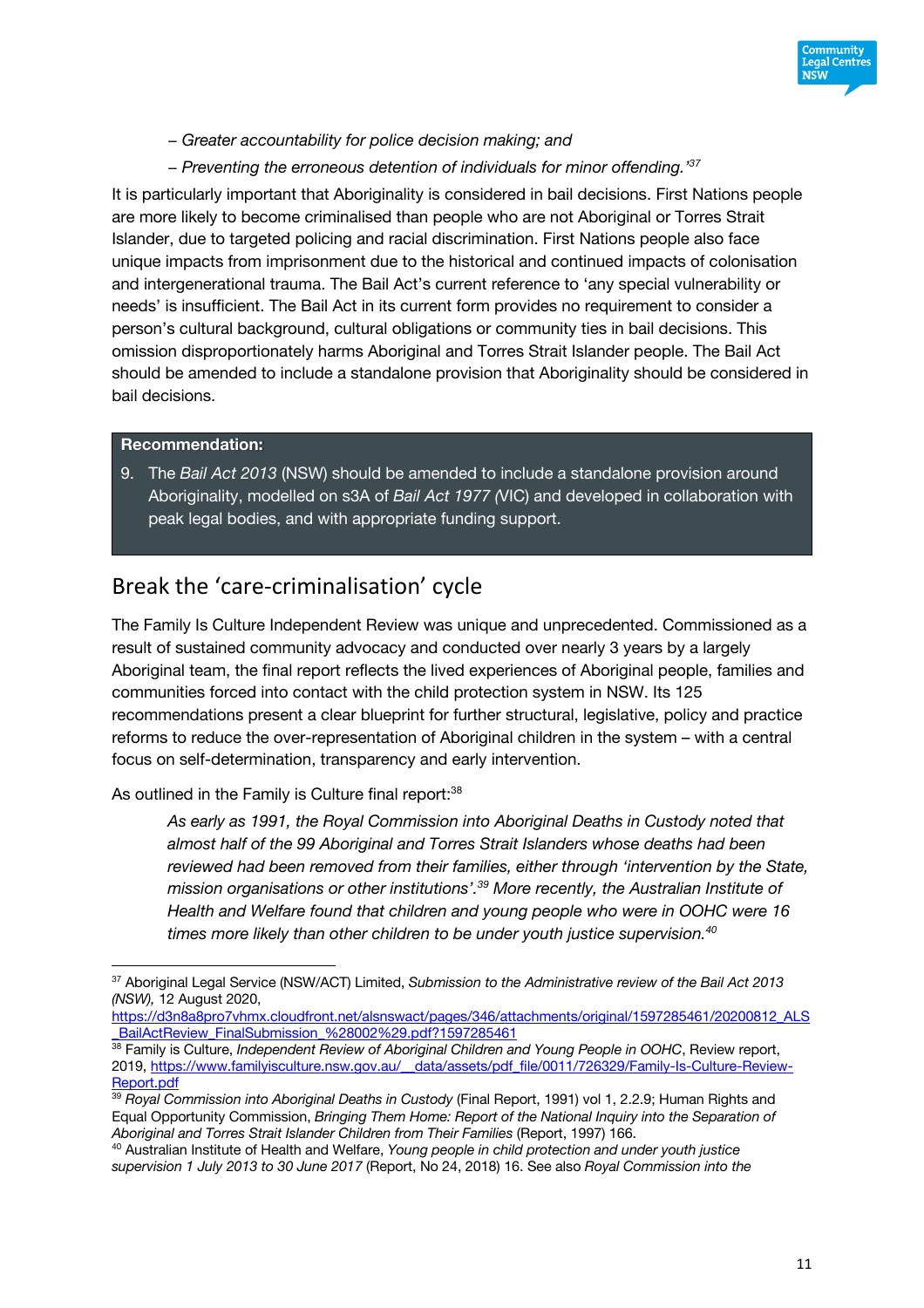

Community Legal Centres NSW recognises the immense harm caused by 'care criminalisation cycle' and its disproportionate impacts on Aboriginal and Torres Strait Islander people, and the need to break the 'care-criminalisation' cycle as a vital component of reducing overincarceration and deaths in custody of First Nations people.

According to the Family is Culture report, 'care-criminalisation' refers to:

*[a] process, by which children and young people in OOHC are arrested for behaviour that would usually result in a disciplinary response from parents and not a criminal justice related response from police officers. For example, children may be arrested for offences that occur in their placements, such as damage to property or assaults against staff or kinship carers.41*

The Family is Culture report cites clear evidence that the reason for over-representation of children in out-of-home care in the criminal justice system is the negative effects of out-ofhome care on children: children placed in this care are maltreated, which exacerbates any existing risk that these children will go on to become criminalised.

Community Legal Centres NSW endorses the recommendations made in the Family Is Culture report related to ending 'care-criminalisation'. The NSW Government must amend the *Children and Young Persons (Care and Protection) Act* 1998 (NSW) to reduce the rates of removal of First Nations children from their families and placement into out-of-home care, including through:

- Mandating the provision of support services to First Nations families to prevent the entry of First Nations children into OOHC.
- Requiring the Department of Communities and Justice to take active efforts to prevent First Nations children from entering into OOHC.
- Requiring judicial officers to consider the known risks of harm to a First Nations child of being removed from the child's parents or carer in child protection matters involving First Nations children.

The NSW Government must also provide adequate funding to legal services for First Nations families so that they can access early intervention legal support. There is a considerable power imbalance between the parents of children involved in the child protection system and staff employed by the (now) Department of Communities and Justice (DCJ) or non-government OOHC providers. For many First Nations parents and families, this imbalance is heightened by past personal experience of the child protection system and intergenerational trauma arising from the history of targeted government intervention in Aboriginal people's lives and communities. The Family Is Culture Report found that without access to free, independent, culturally safe supports, including legal advice and assistance, many Aboriginal families experience disempowerment and difficulties engaging with the system. This finding accords

*Protection and Detention of Children in the Northern Territory* (Final Report) vol 3B; House of Representatives Standing Committee on Aboriginal and Torres Strait Islander Affairs, *Doing Time— Time for Doing: Indigenous youth in the criminal justice system* (Report, June 2011) 3.134; Joy Wundersitz *Indigenous perpetrators of violence: Prevalence and risk factors for offending* (Report, No 105, 2010).

<sup>41</sup> Judy Cashmore, *The link between child maltreatment and adolescent offending: Systems neglect of adolescents* (Report, No 89, 2011); Kath McFarlane, 'Care-criminalisation: The involvement of children in outof-home care in the New South Wales criminal justice system' (2018) 51(3) *Australian and New Zealand Journal of Criminality* 412, 416; Kath McFarlane, 'From care to custody: Young women in out-of-home care in the criminal justice system' (2010) 22(2) *Current Issues in Criminal Justice* 345; Victoria Legal Aid, *Care not Custody* (Report, 2017); Alison Gerard et al, ''I'm not getting out of bed!' The criminalisation of young people in residential care' (2019) 52(1) *Australian and New Zealand Journal of Criminology* 76.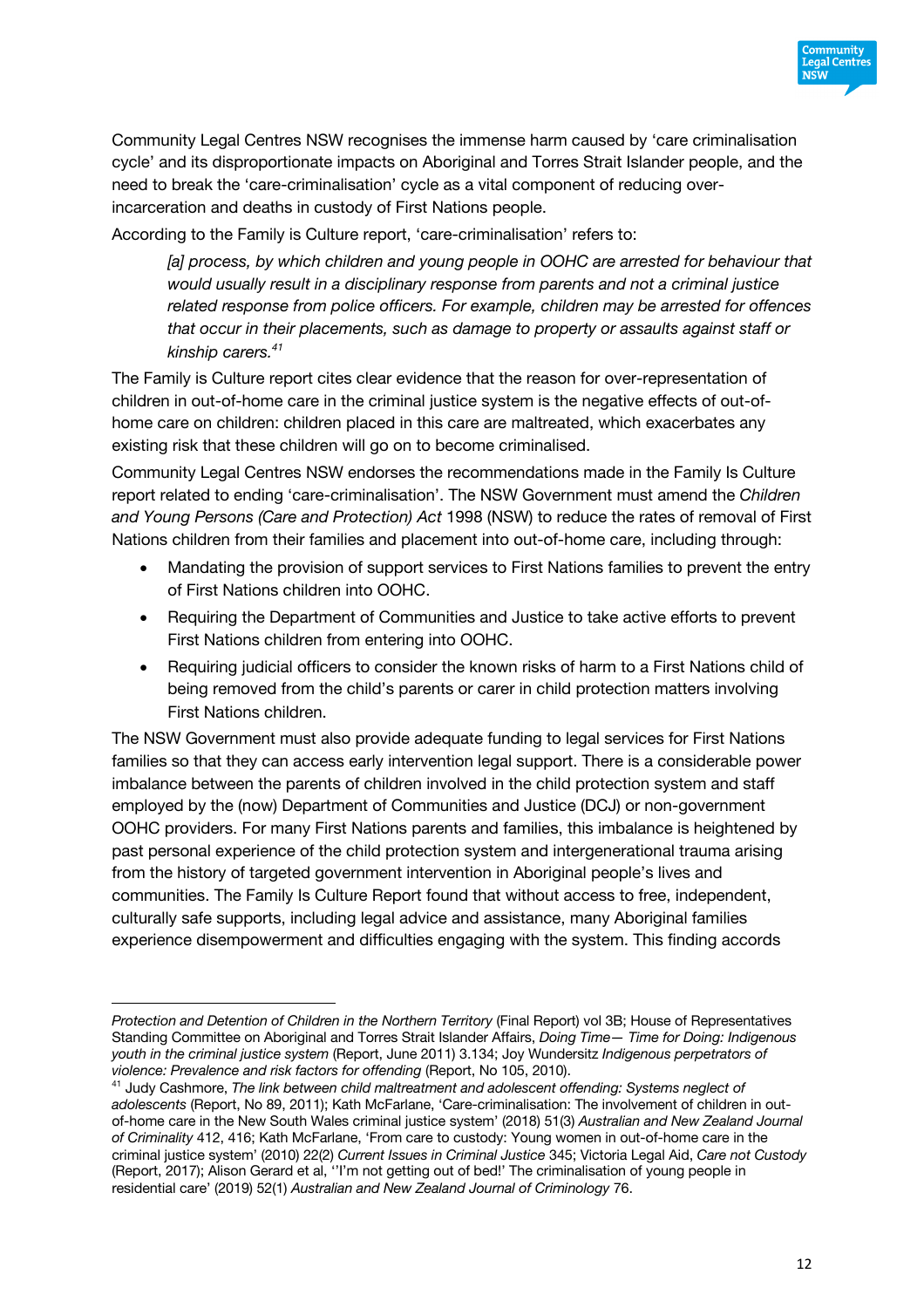

with the experience of many child protection lawyers and advocates within the community legal centres sector.

Between 2014 and October 2019, many community legal centres received dedicated funding through the NSW Legal Aid Care Partners Program. This funding was provided specifically to deliver early legal supports to families engaging with the care and protection system. Importantly, community legal centres combine legal advice and assistance with specialist nonlegal advocacy and casework for people and families with complex needs. This includes people with intellectual disability, women experiencing family violence and Aboriginal and Torres Strait Islander people.

The sudden cessation of Care Partners Program funding from November 2019 has severely limited community legal centres' capacity to deliver these critical services, including to Aboriginal and Torres Strait Islander families.

Community Legal Centres NSW recommends that dedicated funding for child protection legal services be significantly expanded to adequately meet need and ensure access to justice for families engaged with the child protection system in NSW. This should include adequate recurrent investment to enable:

- the Aboriginal Legal Service (NSW/ACT) to significantly expand its child protection and family law practice
- Community legal centres in NSW to re-establish and expand specialist child protection teams that deliver on early support for children and families engaged with the child protection system.

### **Recommendations:**

- 10. The NSW Government should amend the *Children and Young Persons (Care and Protection) Act 1998* (NSW) to mandate the provision of support services to First Nations families to prevent the entry of First Nations children into out-of-home care.
- 11. The NSW Government should amend the *Children and Young Persons (Care and Protection) Act 1998* (NSW) to require the Department of Communities and Justice to take active efforts to prevent Aboriginal children from entering into out-of-home care.
- 12. The NSW Government should amend the *Children and Young Persons (Care and Protection) Act 1998* (NSW) to require judicial officers to consider the known risks of harm to a First Nations child of being removed from the child's parents or carer in child protection matters involving First Nations children.
- 13. The NSW Government should provide adequate and sustained funding to the Care Partner Program to ensure that more First Nations families have access to legal advice to promote early intervention legal support.